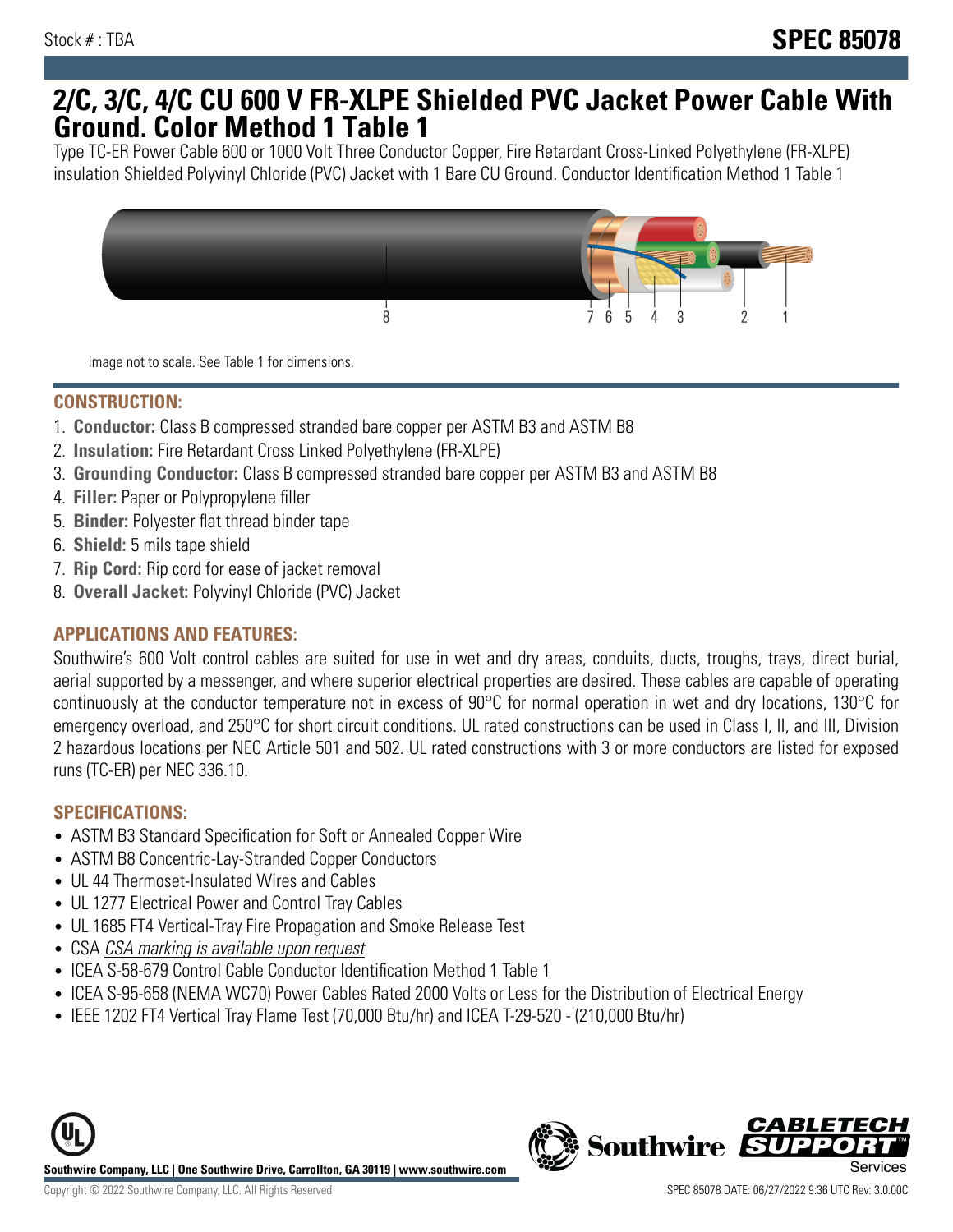#### **SAMPLE PRINT LEGEND:**

SOUTHWIRE E75755 {UL} X AWG X/C FR-XLPE CDRS WG 90C PVC JKT TYPE TC-ER SHIELDED 600V SUN. RES. DIRECT BURIAL YEAR {SEQUENTIAL FOOTAGE MARKS} SEQ FEET

UL **Southwire Company, LLC | One Southwire Drive, Carrollton, GA 30119 | www.southwire.com (New Southwire SUPPORTI**